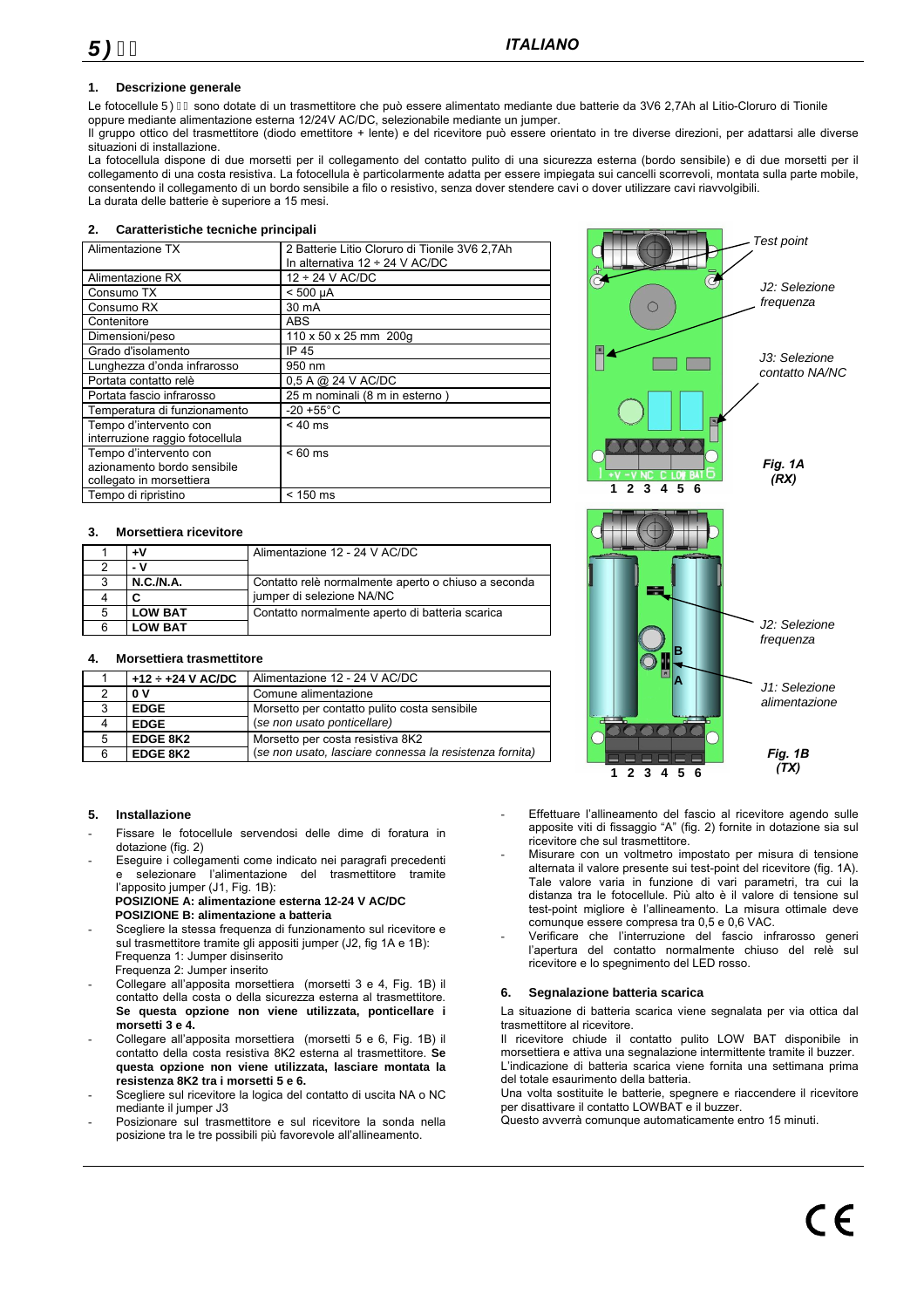### **1. General Description**

The RF33 photocells are fitted with a transmitter that can be powered by two 3V6 2.7Ah lithium Thionyl chloride batteries or with an external 12/24V AC/DC power supply, selectable with a jumper.

The optical unit (emitter diode + lens) of the transmitter and of the receiver can be oriented in three different directions so it can be adapted to different installation situations.

The photocell has two terminals for the connection of a free contact of an external safety device (safety edge) and two terminals for the connection of a resistive edge. The photocell is particularly suited for use on sliding gates, mounted on the mobile part it can be connected to a wire or resistive safety edge, without having to lay cables or use re-wind cables. The battery life-span is more than 15 months.

**2. Main technical features** 

| 2 3V6 2.7Ah Lithium Thionyl chloride batteries |
|------------------------------------------------|
| Alternatively 12 - 24 V AC/DC                  |
| 12 - 24 V AC/DC                                |
|                                                |
| $< 500 \mu A$                                  |
|                                                |
|                                                |
| 110 x 50 x 25 mm 200g                          |
|                                                |
|                                                |
| 0.5 A @ 24 V AC/DC                             |
| 25 m nominal (8 m outdoor)                     |
| $-20 + 55^{\circ}$ C                           |
|                                                |
|                                                |
|                                                |
|                                                |
|                                                |
| $< 150$ ms                                     |
|                                                |

#### **3. Receiver terminal strip**

|   | ÷۷               | Power supply 12 - 24 V AC/DC                       |
|---|------------------|----------------------------------------------------|
|   | - v              |                                                    |
| 3 | <b>N.C./N.O.</b> | Relay contact normally open or closed depending on |
|   |                  | NO/NC selection jumper                             |
| 5 | <b>LOW BAT</b>   | Flat battery Normally open contact                 |
| 6 | <b>LOW BAT</b>   |                                                    |

#### **4. Transmitter terminal strip**

| $+12 - +24$ V AC/DC<br>Power supply 12 - 24 V AC/DC<br>Common power supply<br>0V<br><b>EDGE</b><br>Terminal for safety edge free contact<br>(jump if not used)<br><b>EDGE</b><br><b>EDGE 8K2</b><br>Terminal for 8K2 resistive edge<br>5<br>(if not used, leave the supplied resistor connected)<br>EDGE 8K2 |  |  |
|--------------------------------------------------------------------------------------------------------------------------------------------------------------------------------------------------------------------------------------------------------------------------------------------------------------|--|--|
|                                                                                                                                                                                                                                                                                                              |  |  |
|                                                                                                                                                                                                                                                                                                              |  |  |
|                                                                                                                                                                                                                                                                                                              |  |  |
|                                                                                                                                                                                                                                                                                                              |  |  |
|                                                                                                                                                                                                                                                                                                              |  |  |
|                                                                                                                                                                                                                                                                                                              |  |  |

### **5. Installation**

- Fix the photocell using the supplied drilling template (fig. 2)
- Make connections as indicated in the previous paragraphs and select the transmitter power supply with the specific jumper
- (J1, Fig. 1B): **POSITION A: external power supply 12-24 V AC/DC**

**POSITION B: battery powered**  Select the same operating frequency on the receiver and on

- the transmitter with the specific jumpers (J2, fig 1A & 1B): Frequency 1: Jumper disabled Frequency 2: Jumper enabled
- Connect to the specific terminal strip (terminals 3 & 4, Fig. 1B) the safety edge or external safety device contact to the transmitter. **If this option is not used, jump terminals 3 and 4.**
- Connect to the specific terminal strip (terminals 5 & 6, Fig. 1B) the contacts of the 8K2 resistive edge external to the transmitter. **If this option is not used, leave the supplied resistor connected between terminals 5 and 6.**
- Select on the receiver the logic of the NO or NC output contact with jumper J3.
- Position on the transmitter the probe in the position from the three possibilities most suitable to the alignment.



- Align the beam to the receiver by adjusting the specific fixing screws "A" (fig. 2) supplied, both on the receiver and the transmitter.
- With a voltmeter, set for measurement of alternating voltage, measure the value on the receiver test-point. (Fig. 1A). This value varies according to various parameters, among which the distance between the photocells. The higher the voltage value on the test-point the better is the alignment. The ideal measure should be between 0.5 and 0.6 VAC.
- Check that the interruption of the infra-red beam causes the normally closed contact of the relay on the receiver to open and the red LED to turn off.

### **6. Flat battery signal**

The flat battery situation is signalled optically by the transmitter to the receiver.

The receiver closes the free LOW BAT contact available in the terminal strip and activates an intermittent buzzer.

The flat battery indication is given one week before the battery is completely flat.

Once the batteries have been replaced, switch the receiver OFF then back ON to deactivate the LOWBAT contact and the buzzer. However, this will happen automatically after 15 minutes.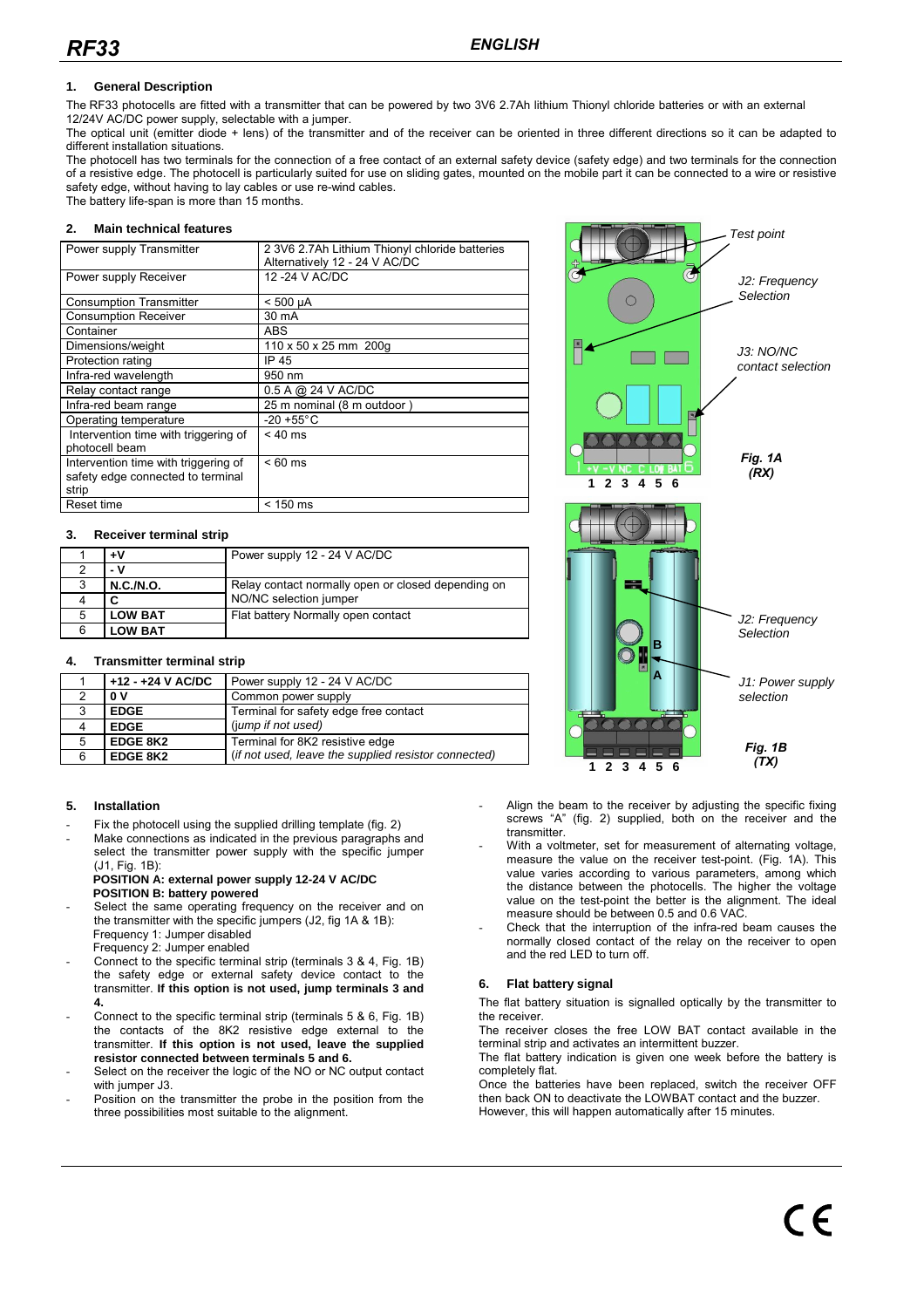#### **1. Description générale**

Les photocellules RF33 sont dotées d'un émetteur qui peut être alimenté par deux batteries de 3V6 2,7Ah au lithium-chlorure de thionyle ou par alimentation extérieure 12/24V AC/DC, sélectionnable par cavalier.

Le bloc optique (diode émettrice + lentille) de l'émetteur et du récepteur peut être orienté dans trois directions pour s'adapter aux différentes situations d'installation.

La photocellule dispose de deux bornes pour la liaison du contact sec d'une sécurité extérieure (bord sensible) et de deux bornes pour la liaison d'une tranche résistive. La photocellule est particulièrement indiquée pour être utilisée sur des portails coulissants (installée sur la partie mobile), permettant de relier un bord sensible à fil ou résistif sans devoir tirer des câbles ou utiliser des câbles enroulables. La durée des batteries est supérieure à 15 mois.

#### **2. Caractéristiques techniques principales**

| <b>Alimentation TX</b>        | 2 batteries au lithium-chlorure de thionyle 3V6 2,7Ah |
|-------------------------------|-------------------------------------------------------|
|                               | En variante $12 \div 24$ V AC/DC                      |
| <b>Alimentation RX</b>        | $12 \div 24$ V AC/DC                                  |
| <b>Consommation TX</b>        | $< 500 \mu A$                                         |
| <b>Consommation RX</b>        | 30 mA                                                 |
| Boîtier                       | ABS                                                   |
| Dimensions/poids              | 110 x 50 x 25 mm 200g                                 |
| Degré d'isolation             | IP 45                                                 |
| Longueur d'onde infrarouge    | 950 nm                                                |
| Calibre du contact relais     | 0,5 A @ 24 V AC/DC                                    |
| Portée du faisceau infrarouge | 25 m nominaux (8 m en extérieur)                      |
| Température de fonctionnement | $-20 + 55^{\circ}$ C                                  |
| Temps de déclenchement avec   | $< 40$ ms                                             |
| coupure rayon photocellule    |                                                       |
| Temps de déclenchement avec   | $< 60$ ms                                             |
| déclenchement du bord         |                                                       |
| sensible relié au bornier     |                                                       |
| Temps de réarmement           | < 150 ms                                              |
|                               |                                                       |

#### **3. Bornier du récepteur**

|   | ÷۷               | Alimentation 12 - 24 V AC/DC                     |
|---|------------------|--------------------------------------------------|
|   | - V              |                                                  |
| ຈ | <b>N.F./N.O.</b> | Contact relais normalement ouvert ou fermé selon |
|   |                  | cavalier de sélection NO/NF                      |
| 5 | <b>LOW BAT</b>   | Contact normalement ouvert de batterie déchargée |
|   | <b>LOW BAT</b>   |                                                  |

#### **4. Bornier de l'émetteur**

|   | $+12 \div +24$ V AC/DC | Alimentation 12 - 24 V AC/DC                               |
|---|------------------------|------------------------------------------------------------|
|   | 0V                     | Commun alimentation                                        |
| 3 | <b>EDGE</b>            | Borne pour le contact sec du bord sensible                 |
|   | <b>EDGE</b>            | (ponter si elle n'est pas utilisée)                        |
| 5 | <b>EDGE 8K2</b>        | Borne pour la tranche résistive 8K2                        |
| 6 | <b>EDGE 8K2</b>        | (si elle n'est pas utilisée, laisser la résistance fournie |
|   |                        | connecté)                                                  |

#### **5. Installation**

- Fixer les photocellules à l'aide des gabarits de perçage fournis (fig. 2)
- Effectuer les connexions comme indiqué dans les paragraphes précédents et sélectionner l'alimentation de l'émetteur au moyen du cavalier prévu à cet effet (J1, Fig. 1B): **POSITION A: alimentation extérieure 12-24 V AC/DC POSITION B: alimentation par batterie**
- Choisir la même fréquence de fonctionnement sur le récepteur et sur l'émetteur à l'aide des cavaliers prévus à cet effet (J2, fig. 1A et 1B): Fréquence 1: cavalier désactivé
	- Fréquence 2: cavalier activé
- Relier au bornier prévu à cet effet (bornes 3 et 4, Fig. 1B) le contact de la tranche ou de la sécurité extérieure à l'émetteur. **Si cette option n'est pas utilisée, ponter les bornes 3 et 4.**
- Relier au bornier prévu à cet effet (bornes 5 et 6, Fig. 1B) le contact de la tranche résistive 8K2 extérieure à l'émetteur. **Si cette option n'est pas utilisée, laisser la résistance fournie connecté entre les bornes 5 et 6.**
- Choisir sur le récepteur la logique du contact de sortie NO ou NF au moyen du cavalier J3
- Positionner la sonde sur l'émetteur en choisissant, parmi les trois positions possibles, celle qui convient le mieux à l'alignement.



- Effectuer l'alignement du faisceau avec le récepteur en agissant sur les vis de fixation "A" (fig. 2) fournies, aussi bien sur le récepteur que sur l'émetteur.
- Mesurer avec un voltmètre, configuré pour la mesure de tension alternative, la valeur présente sur les points de test du récepteur (fig. 1A). Cette valeur varie en fonction de différents paramètres, dont la distance entre les photocellules. Plus la valeur de la tension sur le point de test est élevée, meilleur est l'alignement. La mesure optimale doit toujours être comprise entre 0,5 et 0,6 VAC.
- Vérifier que la coupure du faisceau infrarouge fait que le contact normalement fermé du relais sur le récepteur s'ouvre et la LED rouge s'éteint.

### **6. Signalisation de batterie déchargée**

La situation de batterie déchargée est signalée, par voie optique, de l'émetteur au récepteur.

Le récepteur ferme le contact sec LOW BAT disponible au bornier et active un signal intermittent par buzzer.

L'indication de batterie déchargée est fournie une semaine avant l'épuisement total de la batterie.

Une fois les batteries remplacées, éteindre et rallumer le récepteur pour désactiver le contact LOWBAT et le buzzer.

En tout cas, ceci se produira automatiquement dans les 15 minutes.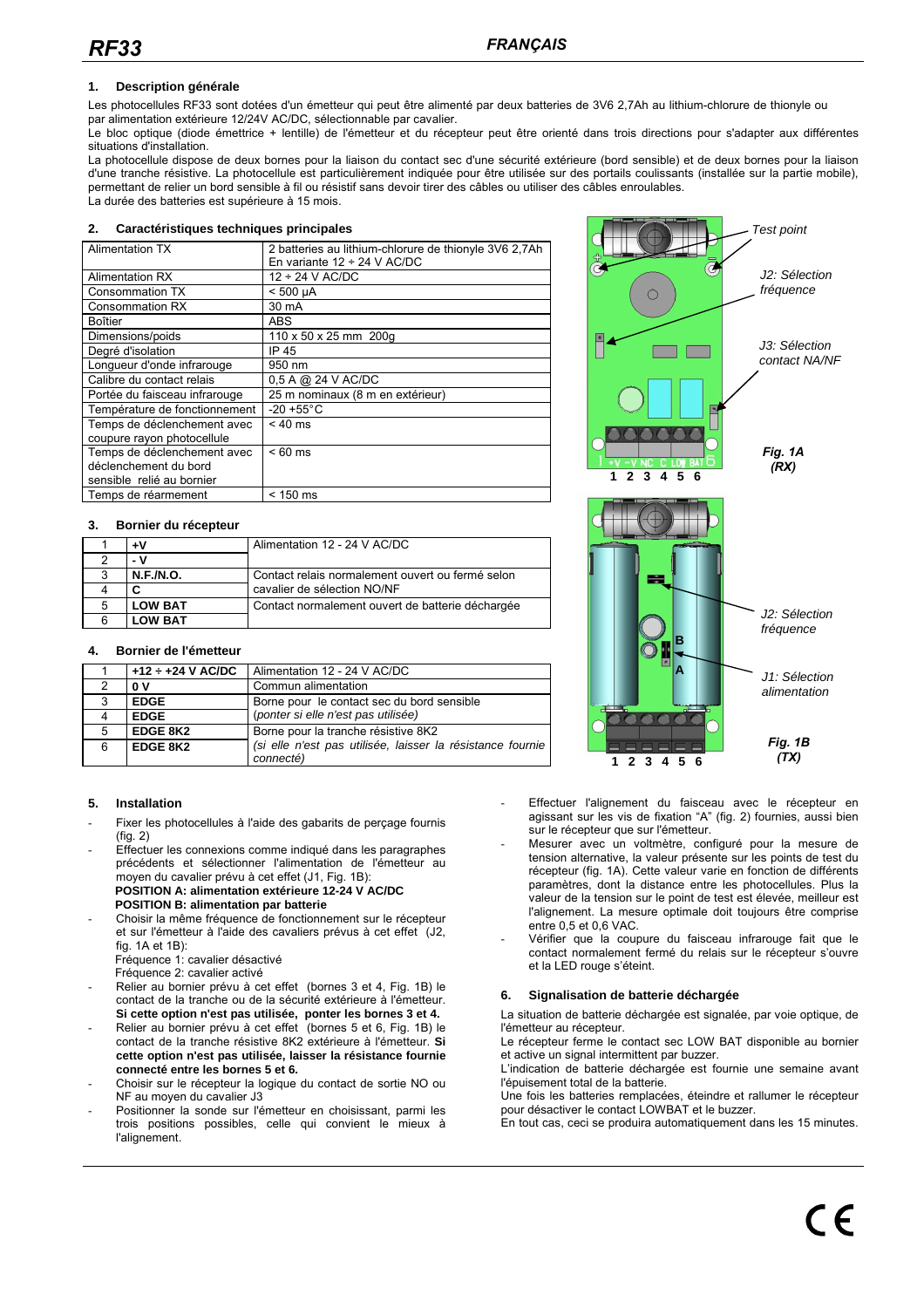### **1. Allgemeine Beschreibung**

Die Fotozellen RF33 sind mit einem Sender ausgestattet, der mit zwei 3V6 2,7Ah Lithium-Tionylchlorid-Batterien oder durch eine externe 12/24 V AC/DC Speisung, wählbar mittels Jumper, gespeist werden kann.

Die Optik (Emitterdiode + Linse) des Senders und des Empfänger kann zur Anpassung an verschiedene Installationsvorgaben in drei verschiedene Richtungen orientiert werden.

Die Fotozelle ist mit zwei Klemmen für den Anschluss des potentialfreien Kontakts einer Außensicherung (Tastrand) sowie mit zwei Klemmen für den Anschluss einer Widerstandsflanke ausgestattet. Die Fotozelle eignet sich insbesondere für den Einsatz auf Schiebetoren, wo sie auf dem beweglichen Teil montiert wird, und erlaubt den Anschluss eines Draht- oder Widerstands-Tastrands ohne die Notwendigkeit des Verlegens von Kabeln oder der Verwendung aufrollbarer Kabel.

Die Batterien haben eine Lebensdauer von mehr als 15 Monaten.

#### **2. Technische Haupteigenschaften**

| <b>TX Speisung</b>                  | 2 Lithium-Tionylchlorid-Batterien 3V6 2,7Ah |
|-------------------------------------|---------------------------------------------|
|                                     | Alternativ $12 \div 24$ V AC/DC             |
| <b>RX Speisung</b>                  | $12 \div 24$ V AC/DC                        |
| <b>TX Verbrauch</b>                 | $< 500 \mu A$                               |
| <b>RX Verbrauch</b>                 | 30 mA                                       |
| Gehäuse                             | <b>ABS</b>                                  |
| Abmessungen/Gewicht                 | 110 x 50 x 25 mm 200g                       |
| Schutzgrad                          | IP 45                                       |
| Infrarot-Wellenlänge                | 950 nm                                      |
| Relais-Kontaktbelastbarkeit         | 0,5 A @ 24 V AC/DC                          |
| Reichweite des Infrarotbündels      | 25 m Nennweite (8 m im Außenbereich)        |
| Betriebstemperatur                  | $-20 + 55^{\circ}$ C                        |
| Ansprechzeit mit Unterbrechung des  | $< 40$ ms                                   |
| Fotozellenbündels                   |                                             |
| Ansprechzeit mit Aktivierung des in | $< 60$ ms                                   |
| der Klemmleiste angeschlossenen     |                                             |
| Tastrands                           |                                             |
| Rücksetzungszeit                    | < 150 ms                                    |
|                                     |                                             |

#### **3. Empfänger-Klemmleiste**

|   | ÷۷             | Speisung 12 - 24 V AC/DC                          |
|---|----------------|---------------------------------------------------|
|   | - v            |                                                   |
| 3 | N.C.M.A.       | Relais-Schließer oder Relais-Öffner je nach NA/NC |
|   | С              | Wahl-Jumper                                       |
| 5 | <b>LOW BAT</b> | Schließer / Batterie entladen                     |
| 6 | <b>LOW BAT</b> |                                                   |

### **4. Sender-Klemmleiste**

|   | $+12 \div +24$ V AC/DC | Speisung 12 - 24 V AC/DC                                    |
|---|------------------------|-------------------------------------------------------------|
|   | 0V                     | Gemeinsamer Leiter Speisung                                 |
| 3 | <b>EDGE</b>            | Klemme für potentialfreien Kontakt Tastrand                 |
|   | <b>EDGE</b>            | (bei Nichtverwendung brücken)                               |
| 5 | <b>EDGE 8K2</b>        | Klemme für Widerstandsflanke 8K2<br>( <i>(falls nicht</i> ) |
|   | EDGE 8K2               | verwendet, lassen Sie das mitgelieferte Widerstand)         |

#### **5. Installation**

- Befestigen Sie die Fotozellen unter Verwendung der mitgelieferten Bohrschablonen (Abb. 2)
- Stellen Sie die Anschlüsse wie in den vorstehenden Abschnitten angegeben aus und wählen Sie die Speisung des Senders mit Hilfe des entsprechenden Jumpers (J1, Abb. 1B): **POSITION A: externe Speisung 12-24 V AC/DC POSITION B: Batteriespeisung**

- Wählen Sie mit Hilfe der dazu vorgesehenen Jumper (J2, Abb. 1A und 1B) dieselbe Betriebsfrequenz an Sender und Empfänger:
	- Frequenz 1: Jumper aus Frequenz 2: Jumper ein
- Schließen Sie an der dazu vorgesehenen Klemmleiste (Klemmen 3 und 4, Abb. 1B) den Kontakt der Flanke oder der Außensicherung **Nichtverwendung dieser Option die Klemmen 3 und 4.**
- Schließen Sie an der dazu vorgesehenen Klemmleiste (Klemmen 5 und 6, Abb. 1B) den Kontakt der äußeren Widerstandsflanke 8K2 am Sender an. **Wenn diese Option nicht verwendet wird, verlassen Sie das mitgelieferte Widerstand zwischen den Klemmen 5 und 6 verbunden.**
- Wählen Sie am Empfänger die Logik des Ausgangskontakt NO oder NC mit Hilfe des Jumpers J3
- Positionieren Sie die Sonde in der für die Ausrichtung günstigsten unter den möglichen Positionen am Sender.



- Richten Sie das Bündel am Empfänger aus durch Drehen an den vorgesehenen mitgelieferten Befestigungsschrauben "A" (Abb. 2) sowohl am Empfänger als auch am Sender aus.
- Messen Sie mit einem Voltmeter, Set für die Messung von Wechselspannung, den Spannungswert am Testpunkt des Empfängers (Abb. 1A). Dieser Wert ändert sich in Abhängigkeit verschiedener Parameter, darunter der Abstand zwischen den Fotozellen. Je höher der Spannungswert am Testpunkt ist, desto besser ist die Ausrichtung. Die optimale Messung muss in jedem Fall zwischen 0,5 und 0,6 V AC liegen.
- Stellen Sie sicher, dass die Unterbrechung des Infrarotbündels die Öffnung des normalerweise geschlossenen Relaiskontakts und das Ausschalten der roten LED bewirkt

#### **6. Anzeige Batterie entladen**

Der Zustand "Batterie entladen" wird auf optischem Weg vom Sender zum Empfänger angezeigt.

Der Empfänger schließt den auf der Klemmleiste verfügbaren potentialfreien Kontakt LOW BAT und aktiviert eine intermittierende Signalisierung durch den Summer.

Der Hinweis "Batterie entladen" erfolgt eine Woche vor der vollständigen Entladung der Batterie.

Schalten Sie nach dem Auswechseln der Batterien den Empfänger aus und wieder ein, um den Kontakt LOWBAT und den Summer zu deaktivieren.

Dies erfolgt in jedem Fall automatisch innerhalb von 15 Minuten.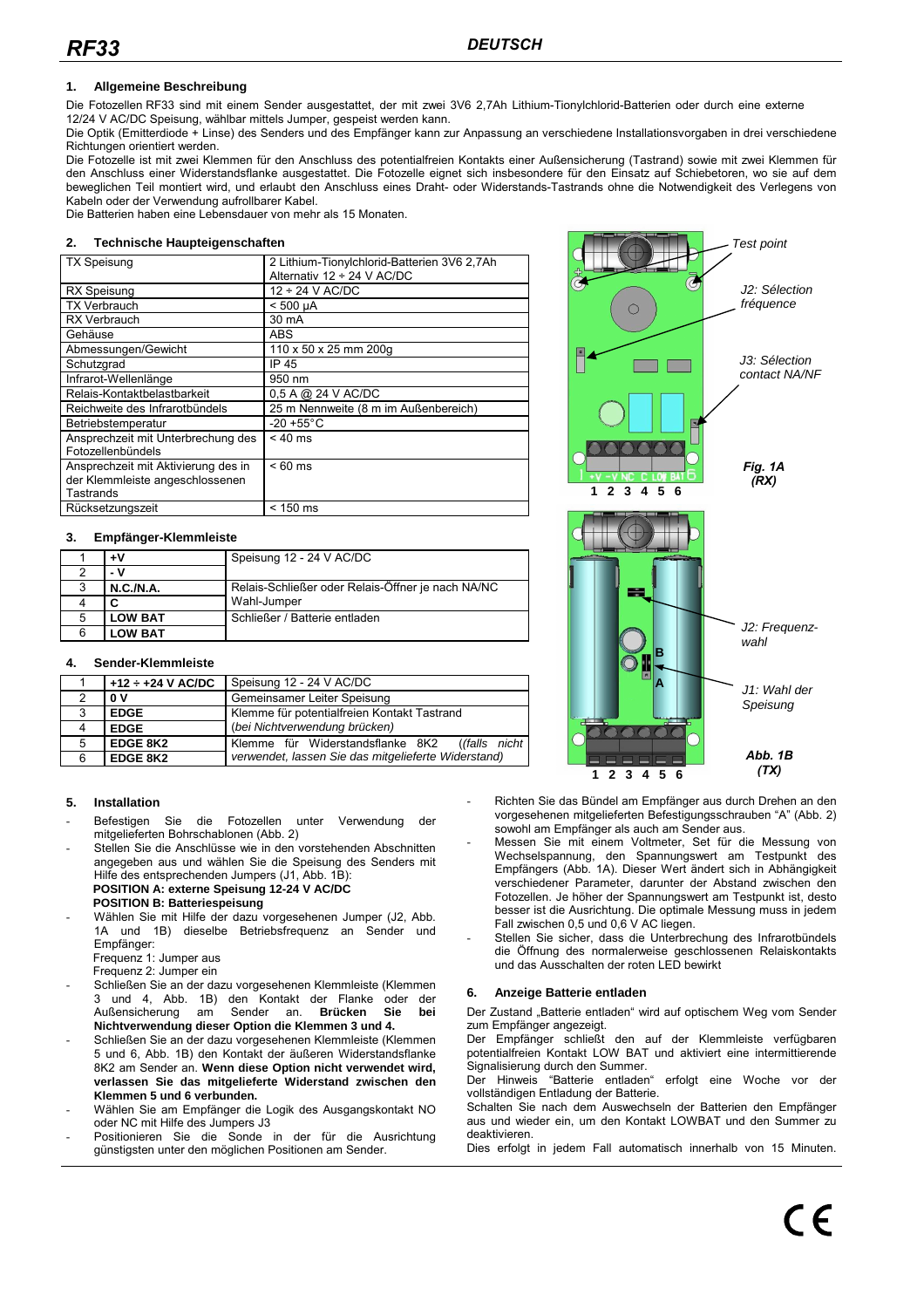### **1. Descripción general**

Las fotocélulas RF33 están dotadas de un transmisor que puede ser alimentado mediante dos baterías de 3V6 - 2,7 Ah de litio-cloruro de tionilo o mediante alimentación externa 12/24 Vca/cc, seleccionable mediante un puente.

El grupo óptico (diodo emisor + lente) del transmisor y del receptor puede ser orientado en tres direcciones diferentes, para adaptarse a las diferentes situaciones de instalación.

La fotocélula posee dos bornes para la conexión del contacto libre de un dispositivo externo de seguridad (borde sensible) y dos bornes para la conexión de un borde resistivo. La fotocélula es particularmente apta para ser utilizada en verjas correderas, instalada en la parte móvil, permitiendo la conexión de un borde sensible, de perfil o resistivo, sin necesidad de extender cables ni utilizar cables enrollables. La duración de las baterías es superior a 15 meses.

#### **2. Características técnicas principales**

| Alimentación TX                  | 2 baterías de litio-cloruro de tionilo, 3V6 2,7 Ah |
|----------------------------------|----------------------------------------------------|
|                                  | En alternativa, $12 \div 24$ Vca/cc                |
| Alimentación RX                  | 12-24 Vca/cc                                       |
| Consumo TX                       | $< 500 \mu A$                                      |
| Consumo RX                       | 30 mA                                              |
| Recipiente                       | <b>ABS</b>                                         |
| Dimensiones/peso                 | 110 x 50 x 25 mm 200 g                             |
| Grado de aislamiento             | IP 45                                              |
| Longitud de onda de los rayos IR | 950 nm                                             |
| Capacidad del contacto relé      | 0.5 A @ 24 Vca/cc                                  |
| Alcance del haz infrarrojo       | 25 m nominales (8 m en exteriores)                 |
| Temperatura de funcionamiento    | $-20 + 55$ °C                                      |
| Tiempo de activación con         | $< 40$ ms                                          |
| interrupción del rayo de la      |                                                    |
| fotocélula                       |                                                    |
| Tiempo de activación con         | $< 60$ ms                                          |
| accionamiento del borde sensible |                                                    |
| conectado a la caja de bornes    |                                                    |
| Tiempo de restablecimiento       | $< 150$ ms                                         |
|                                  |                                                    |

#### **3. Caja de bornes del receptor**

|   | +۷             | Alimentación 12-24 Vca/cc                             |
|---|----------------|-------------------------------------------------------|
|   | - V            |                                                       |
| 3 | <b>NC/NA</b>   | Contacto de relé normalmente abierto o cerrado, según |
|   | C              | el puente de selección NA/NC                          |
| 5 | <b>LOW BAT</b> | Contacto normalmente abierto de batería descargada    |
| 6 | <b>LOW BAT</b> |                                                       |

#### **4. Caja de bornes del transmisor**

|   | $+12 \div +24$ Vca/cc | Alimentación 12-24 Vca/cc                           |
|---|-----------------------|-----------------------------------------------------|
|   | 0V                    | Común alimentación                                  |
|   | <b>EDGE</b>           | Borne para contacto libre de perfil sensible        |
|   | <b>EDGE</b>           | (si no se usa, puentear)                            |
| 5 | <b>EDGE 8K2</b>       | Borne para perfil resistivo 8K2 (si no se usa, deje |
|   | EDGE 8K2              | conectada la resistencia suminstrada)               |

#### **5. Instalación**

- Fije las fotocélulas utilizando las plantillas de perforación suministradas (Fig. 2)
- Realice las conexiones tal como se describe en los párrafos anteriores y seleccione la alimentación del transmisor con el puente correspondiente (J1, Fig. 1B). **POSICIÓN A: alimentación externa 12-24 Vca/cc POSICIÓN B: alimentación con batería**
- Seleccione la misma frecuencia de funcionamiento en el receptor
- y en el transmisor mediante los puentes correspondientes (J2, Fig. 1A y 1B). Frecuencia 1: puente desconectado
	- Frecuencia 2: puente conectado
- Conecte a la correspondiente caja de bornes (bornes 3 y 4, Fig. 1B) el contacto del borde o del dispositivo externo de seguridad del transmisor. **Si no se utiliza esta opción, puentee los bornes 3 y 4.**
- Conecte a la correspondiente caja de bornes (bornes 5 y 6, Fig. 1B) el contacto del borde resistivo 8K2 externo del transmisor. **Si no se utiliza esta opción, deje la resistencia suminstrada conectada entre los bornes 5 y 6.**
- Seleccione en el receptor la lógica del contacto de salida NA o NC mediante el puente J3
- Coloque la sonda en el transmisor, eligiendo la posición más favorable para la alineación entre las tres posibles.



- Realice la alineación del haz al receptor regulando los correspondientes tornillos de fijación "A" (Fig. 2) suministrados, en el receptor y en el transmisor.
- Mida con un voltímetro, establecido para la medición de tensión alterna, el valor presente en los test-points del receptor (Fig. 1A). Este valor varía en función de varios parámetros, como la distancia entre las fotocélulas. Cuanto mayor es la tensión en el test-point, mejor es la alineación. La medida ideal debe estar comprendida entre 0,5 y 0,6 VAC.
- Comprobar que la interrupción del haz de infrarrojos hace que el contacto normalmente cerrado del relé en el receptor se abre y el LED rojo se apague.

### **6. Indicación de batería descargada**

La situación de batería descargada es comunicada ópticamente por el transmisor al receptor.

El receptor cierra el contacto libre LOW BAT disponible en la caja de bornes y activa una señal intermitente mediante un zumbador. La indicación de batería descargada se activa una semana antes del agotamiento total de la batería.

Una vez sustituidas las baterías, apague y reencienda el receptor para desactivar el contacto LOW BAT y el zumbador.

Esta operación se realizará automáticamente en el plazo de 15 minutos.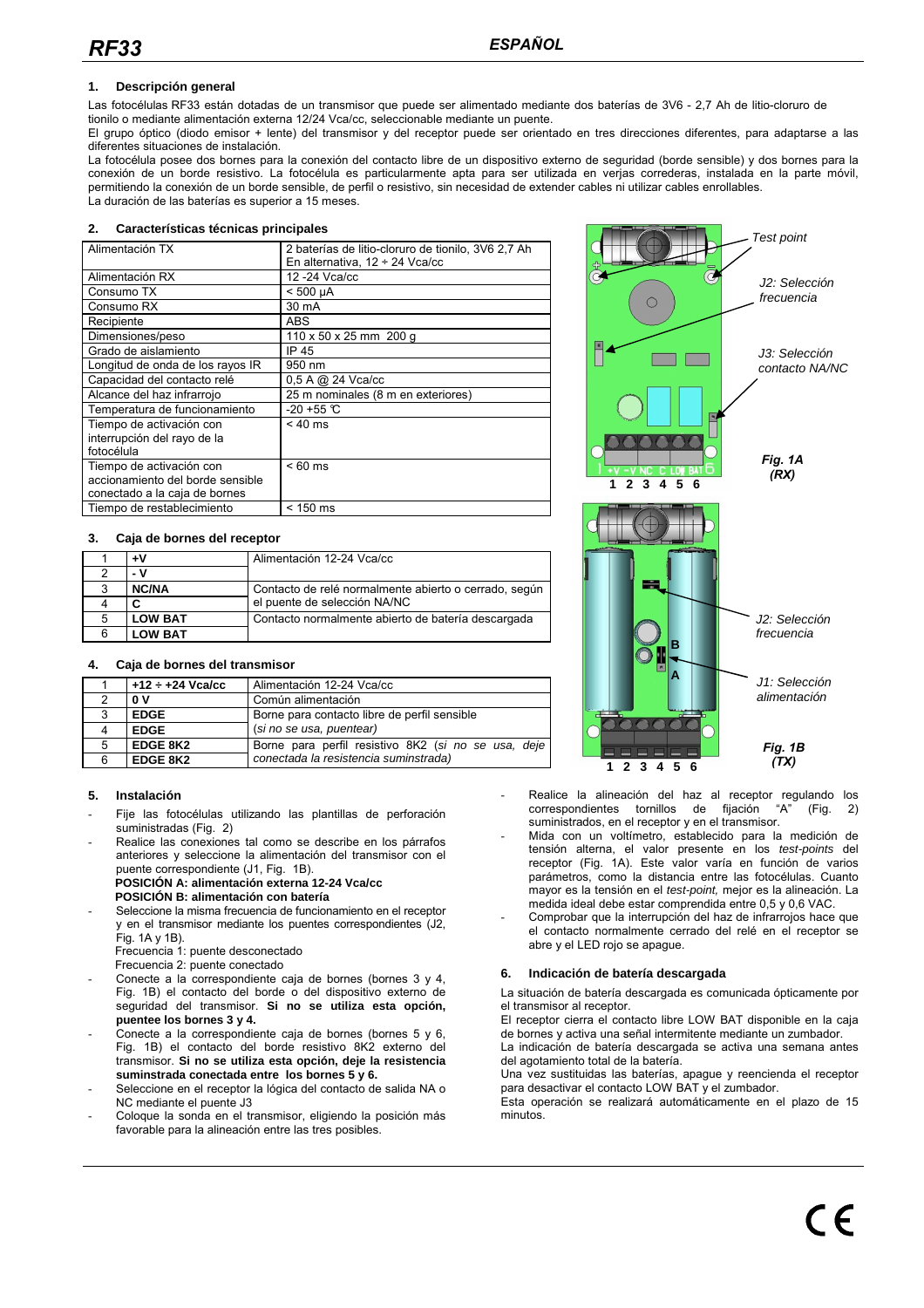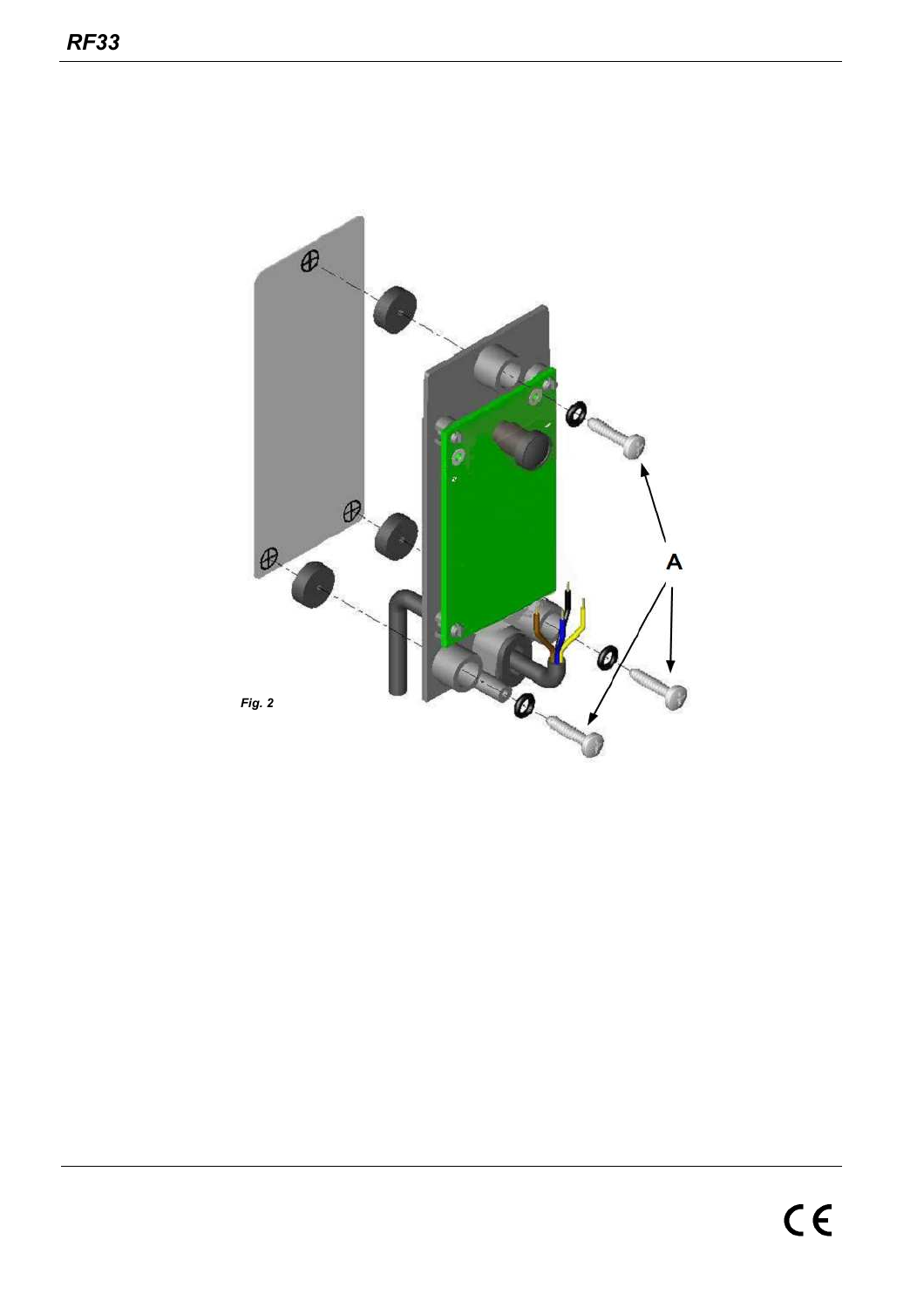# **AVVERTENZE PER LA SICUREZZA**

Le presenti avvertenze sono parti integranti ed essenziali del prodotto e devono essere consegnate all'utilizzatore. Leggerle attentamente in quanto riguardanti l'installazione, l'uso e la manutenzione. E' necessario conservare il presente modulo e trasmetterlo ad eventuali subentranti nell'uso dell'impianto. L'errata installazione o l'utilizzo improprio del prodotto può essere fonte di grave pericolo.

#### **ISTRUZIONI PER L'INSTALLAZIONE**

- L'installazione deve essere eseguita da personale professionalmente competente e in osservanza della legislazione locale, statale, nazionale ed europee vigente.
- Prima di iniziare l'installazione verificare l'integrità del prodotto.
- La posa in opera, i collegamenti elettrici e le regolazioni devono essere effettuati a "Regola d'arte".
- I materiali d'imballaggio (cartone, plastica, polistirolo, ecc.) non vanno dispersi nell'ambiente e non devono essere lasciati alla portata dei bambini in quanto potenziali fonti di pericolo.
- Non installare il prodotto in ambienti a pericolo di esplosione o disturbati da campi elettromagnetici. La presenza di gas o fumi infiammabili costituisce un grave pericolo per la sicurezza.
- Prevedere sulla rete di alimentazione una protezione per extratensioni, un interruttore/sezionatore e/o differenziale adeguati al prodotto e in conformità alle normative vigenti.
- Il costruttore declina ogni e qualsiasi responsabilità qualora vengano installati dei dispositivi e/o componenti incompatibili ai fini dell'integrità del prodotto, della sicurezza e del funzionamento.
- Per la riparazione o sostituzione delle parti dovranno essere utilizzati esclusivamente ricambi originali.
- L'installatore deve fornire tutte le informazioni relative al funzionamento, alla manutenzione e all'utilizzo delle singole parti componenti e del sistema nella sua globalità.

#### **MANUTENZIONE**

- Per garantire l'efficienza del prodotto è indispensabile che personale professionalmente competente effettui la manutenzione nei tempi prestabiliti dall'installatore, dal produttore e dalla legislazione vigente.
- Gli interventi di installazione, manutenzione, riparazione e pulizia devono essere documentati. Tale documentazione deve essere conservata dall'utilizzatore, a disposizione del personale competente preposto.

#### **AVVERTENZE PER L'UTENTE**

- Leggere attentamente le istruzioni e la documentazione allegata.
- Il prodotto dovrà essere destinato all'uso per il quale è stato espressamente concepito. Ogni altro utilizzo è da considerarsi improprio e quindi pericoloso. Inoltre, le informazioni contenute nel presente documento e nella documentazione allegata, potranno essere oggetto di modifiche senza alcun preavviso. Sono infatti fornite a titolo indicativo per l'applicazione del prodotto.
- Tenere i prodotti, i dispositivi, la documentazione e quant'altro fuori dalla portata dei bambini.
- In caso di manutenzione, pulizia, guasto o cattivo funzionamento del prodotto, togliere<br>l'alimentazione, astenendosi da qualsiasi l'alimentazione, astenendosi da tentativo d'intervento. Rivolgersi solo al personale professionalmente competente e preposto allo scopo. Il mancato rispetto di quanto sopra può causare situazioni di grave pericolo.

# **SAFETY WARNINGS**

These warnings are an integral and essential part of the product, and must be delivered to the user. Read them carefully: they provide important installation, operating, and maintenance instructions. Keep this form and give it to any persons who may use the system in the future. Incorrect installation or improper use of the product may cause serious danger.

#### **INSTALLATION INSTRUCTIONS**

- Installation must be performed by a qualified professional and must observe all local, state, national and European regulations.
- Before starting installation, make sure that the product is in perfect condition.
- Laying, electrical connections, and adjustments must be done to "Industry Standards".<br>• Packing materials (cardboard,
- (cardboard, plastic, polystyrene, etc.) are potentially dangerous. They must be disposed of properly and kept out of the reach of children
- Do not install the product in an explosive environment or in an area disturbed by electromagnetic fields.
- The presence of gas or inflammable fumes is a serious safety hazard.
- Provide an overvoltage protection, mains/knife switch and/or differential on the power network that is suitable for the product and conforming to current standards.
- The manufacturer declines any and all liability if any incompatible devices and/or components are installed that compromise the integrity, safety, and operation of the product.
- Only original spares must be used for repair or replacement of parts.
- The installer must supply all information regarding the operation, maintenance, and use of individual components and of the system as a whole.

#### **MAINTENANCE**

•

- To guarantee the efficiency of the product, it is essential that qualified professionals perform maintenance at the times and intervals required by the installer, by the manufacturer, and by current law.
- All installation, maintenance, repair and cleaning operations must be documented. The user must store all such documentation and make it available to competent personnel.

#### • **WARNING FOR THE USER**

- Carefully read the enclosed instructions and documentation.
- This product must be used for its intended purpose only. Any other use is improper and therefore dangerous. The information contained herein and in the enclosed documentation may be changed without notice, and are in fact provided in an approximate manner for application of the product.
- Keep this product, devices, documentation and all other items out of the reach of children.
- In case of maintenance, cleaning, breakdown or malfunction of this product, turn off the unit and DO NOT try to repair it yourself. Call a qualified professional only. Disregard of this instruction may cause extremely dangerous situations.

# **CONSIGNES DE SECURITE**

Les présentes consignes sont une partie intégrante et essentielle du produit et doivent être remis à l'utilisateur. Il faut les lire attentivement car elles fournissent des indications importantes concernant l'installation, l'utilisation et l'entretien. Cette notice doit être conservée et remise, éventuellement, à tout autre utilisateur. Une mauvaise installation et une utilisation inappropriée du produit peuvent être à l'origine de graves dangers.

#### **INSTRUCTIONS POUR L'INSTALLATION**

- L'installation doit être effectuée par du personnel qualifié, conformément aux normes locales, régionales, nationales et européennes en vigueur.
- Avant de procéder à l'installation, vérifier l'intégrité du produit.
- La mise en oeuvre, les raccordements électriques et les réglages doivent être effectués selon les "règles de l'art".
- Les matériaux d'emballage (carton, plastique, polystyrène, etc...) ne doivent pas être jetés dans la nature et ne doivent pas être laissés à la portée des enfants car ils peuvent être à l'origine de graves dangers.
- Ne pas installer le produit dans des locaux présentant des risques d'explosion ou perturbés par des champs électromagnétiques.
- La présence de gaz ou de fumées inflammables constitue un grave danger pour la sécurité.
- Prévoir, sur le réseau d'alimentation, une protection contre les interrupteur/sectionneur et/ou un différentiel adaptés au produit, conformément aux normes en vigueur.
- Le fabricant décline toute responsabilité en cas d'installation de dispositifs et/ou de composants compromettant l'intégrité du produit, la sécurité et le fonctionnement.
- Pour la réparation ou le remplacement des pièces, utiliser exclusivement des pièces détachées d'origine.
- L'installateur doit fournir toutes les informations relatives au fonctionnement, à l'entretien et à l'utilisation de chaque élément constitutif et de l'ensemble du système.

#### **ENTRETIEN**

- Pour garantir le bon fonctionnement du produit, il est indispensable que l'entretien soit effectué par du personnel qualifié, dans les délais indiqués par l'installateur, par le fabricant et par les normes en vigueur.
- Les interventions d'installation, d'entretien, les réparations et le nettoyage doivent être documentés. Cette documentation doit être conservée par l'utilisateur et mise à la disposition du personnel qualifié préposé à ces tâches.

# • **AVERTISSEMENTS POUR L'UTILISATEUR**

- Lire attentivement les instructions et la documentation ci-jointe.
- Le produit doit être destiné à l'usage pour lequel il a été expressément conçu. Toute autre utilisation est considérée comme inappropriée et, par conséquent, dangereuse. En outre, les informations contenues dans cette notice et dans la documentation ci-jointe pourront faire l'objet de modifications sans préavis. En effet, elles sont fournies à titre indicatif, pour l'application du produit.<br>Garder
- les produits, les dispositifs, documentation et autre hors de la portée des enfants.
- En cas d'entretien, de nettoyage, de panne ou de mauvais fonctionnement du produit, couper l'alimentation, en s'abstenant de toute tentative d'intervention. S'adresser uniquement à du personnel qualifié et préposé à ces tâches. Le non-respect des consignes ci-dessus peut causer des situations de grave danger.